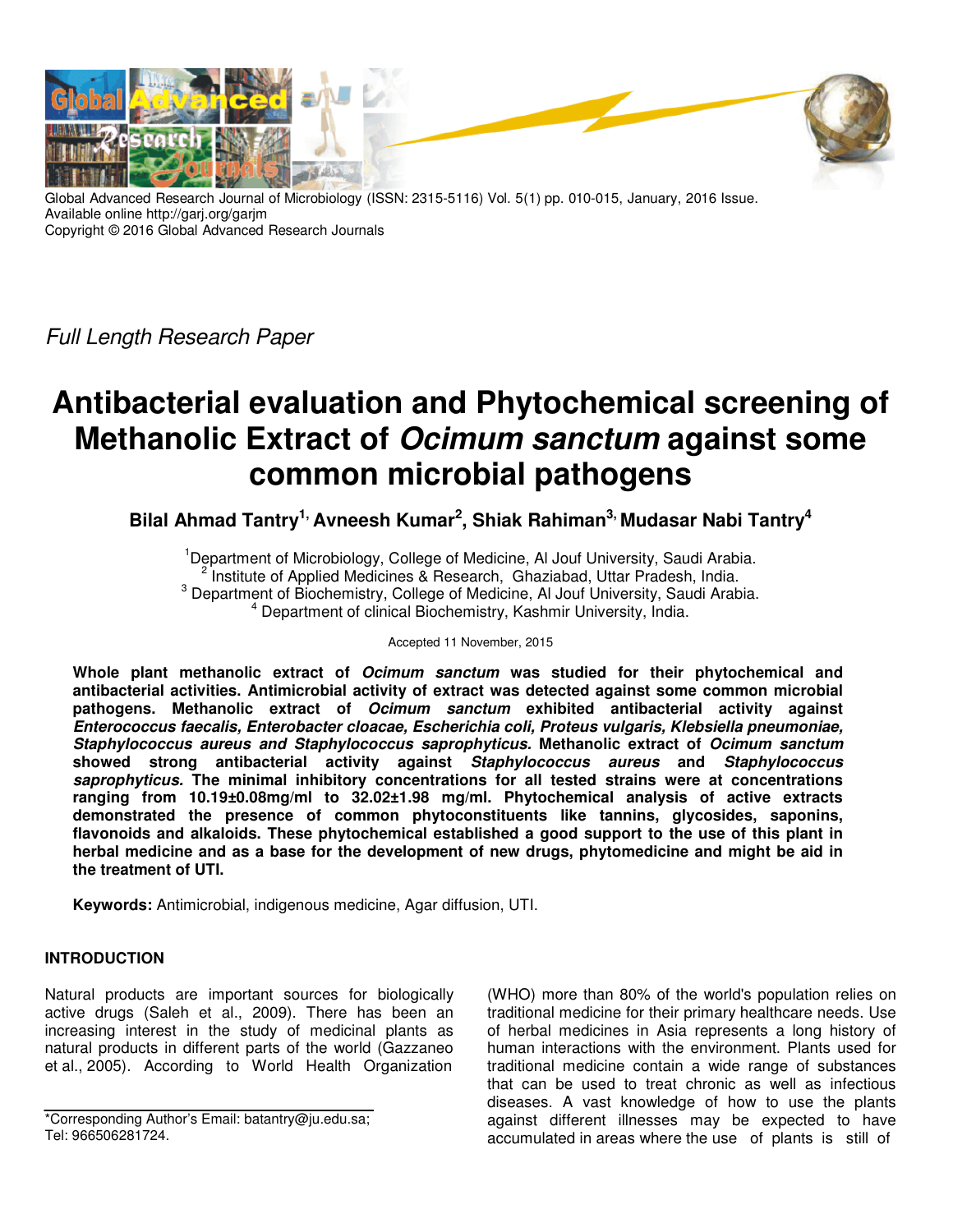great importance (Diallo et al., 1999). Medicinal plants represent a rich source of antimicrobial agents. Plants are used medicinally in different countries and are a source of many potent and powerful drugs (Srivastava et al., 1996). A wide range of medicinal plant parts is used for extract as raw drugs and they possess varied medicinal properties. The different parts used include root, stem, flower, fruit, twigs exudates and modified plant organs. While some of these raw drugs are collected in smaller quantities by the local communities and folk healers for local use, many other raw drugs are collected in larger quantities and traded in the market as the raw material for many herbal industries (Uniyal et al., 2006). Although hundreds of plant species have been tested for antimicrobial properties, the vast majority of have not adequately evaluated (Balandrin et al., 1985). The medicinal value of these plants depends on bioactive phytochemical constituents that

Produce definite physiological action in the human body. Some of the most important bioactive phytochemical constituents include alkaloids, flavonoids, phenolics, essential oils, tannins and saponins (Krishnaiah et al., 2009). Phytochemical is a natural bioactive compound found in plants, such as vegetables, fruits, medicinal plants, flowers, leaves and roots that work with nutrients and fibers to act as an defense system against disease or more accurately, to protect against disease. Photochemicals are divided into two groups, which are primary and secondary constituents; according to their functions in plant metabolism. Primary constituents comprise common sugars, amino acids, proteins and chlorophyll while secondary constituents consists of alkaloids, terpenoids and phenolic compounds (Krishnaiah et al., 2007).

Ocimum sanctum commonly known as holy basil (English), or Tulasi (local language), is a herbaceous sacred plant found throughout India. Indian material medica describes the use the plant in a verity of ailments. In Indian mythology the plant is considered to extirpate all sins and purify the body when touched. It is often grown outside dwellings and worshipped daily. It is said to daunt Yama, the god of death, but has a close affinity with Lord Krishna who is reputed to have grown the herb. If offered to Lord Krishna it is said to have mystical powers of protection from death, disease and misfortune (Williamson 2002). Different parts of plant like stem, flower, seed, leaves, root etc are known to possess therapeutic potential and have been used, by traditional medicinal practitioners, as analgesic (Khanna and Bhatia 2003), antibacterial (Singh et al. 2005), anticancer (Karthikeyan et al., 1999), and hypoglycemic agent (Rai et al., 1997), etc.. early studies have been reported its Wound-healing activity (Shetty et al., 2006). Anti-fertility activity (Ahmed et al., 2002). Anti-hyperlipidaemic activity (Gupta et al., 2006), Anti-inflammatory activity (Singh et al., 1996), Anti-oxidant activity (Samjon et al., 2007), Anti-stress activity (Sood et al., 2006). Anti-toxic effect (Sharma et al., 2002), Effect on

reproductive system (Kantak and Gogate 1992). Antithyroid activity (Panda and Kar 1998), and Cardiovascular activity (Sood et al., 2005). etc.

Earlier studies reported the various parts (leaf, fixed oil, stem) of *Ocimum sanctum* extracts biological activities, but very few literatures are available on antibacterial activity of whole plant extract of *Ocimum sanctum*. The aim of the present work is to the screening of phytochemicials and antibacterial activity of whole plant extracts of Ocimum sanctum against Enterococcus faecalis, Enterobacter cloacae, Escherichia coli, Proteus vulgaris, Klebsiella pneumoniae, Staphylococcus aureus and Staphylococcus saprophyticus microorganisms.

## **Plant collection**

Fresh plants or plant parts were collected randomly from Gorakhpur Uttar Pradesh, India. The plant material was authenticated by Botanists Dr. Shraddha Sharma and Mrs. Nitisha Malik, Department of Biotechnology, Institute of Applied Medicines and Research, Duhai, Ghaziabad, India. Fresh plant material was washed under running tap water, air dried, homogenized to fine powder, and stored in tightened light-protected containers.

#### **Solvent extraction**

Ten grams of air dried powder was placed in 100 ml of organic solvent (90%methanol) in a conical flask, plugged with cotton and then kept on a rotary shaker at 180-200 rpm for 24 h. After 24 h, it was filtered through 4 layers of muslin cloth and centrifuged at 5000 x g for 10 min. The supernatant was collected and the solvent was evaporated. The crude extract diluted with 5% of DMSO to make the final volume one-tenth of the original volume and stored at 4 °C in air tight bottles for further studies.

#### **Preparation of Inoculum**

Stock cultures were maintained at 4°C on slopes of nutrient agar. Active cultures for experiments were prepared by transferring loopful bacterial cells from the stock cultures to Erlenmeyer flask of nutrient broth that were incubated with agitation for 24 hrs at 37°C. Bacterial density was adjusted according to 0.5 McFarland turbidity standards (10 $8$  cfu/ml).

#### **Test microorganisms**

The microbial strains investigated are identified strains and were obtained from Microbiology department, Institute of Applied Medicines and Research, Ghaziabad, all were American type culture collection, USA. The bacterial strains studied are Staphylococcus aureus (ATCC 25923), Staphylococcus saprophyticus(ATCC 35552), Escherichia coli (ATCC 25922), Klebsiella pneumoniae (ATCC 15380), Enterococcus faecalis (ATCC 10741), Enterobacter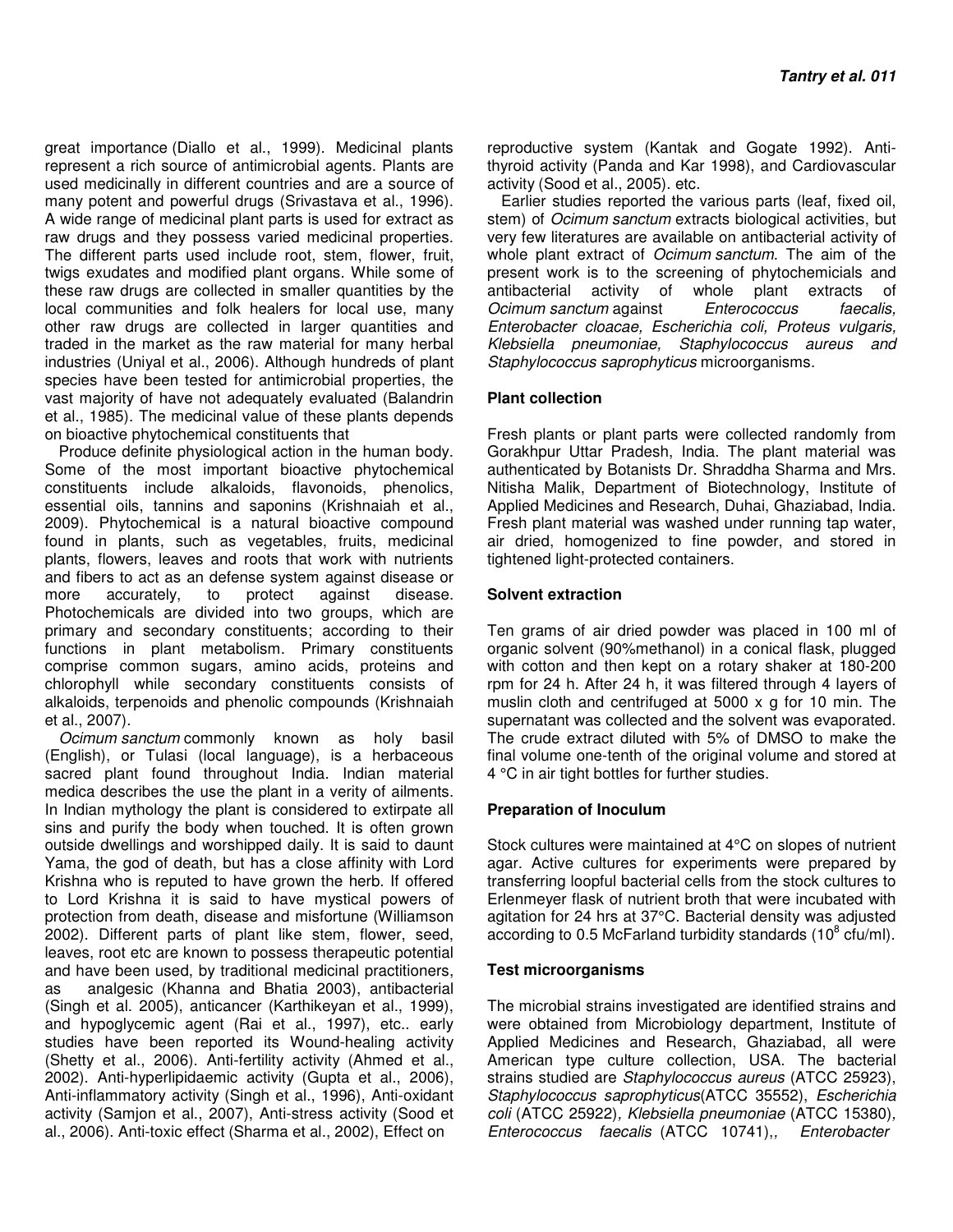|                                 | Zone of Inhibition (mm) |             |           |                  |         |
|---------------------------------|-------------------------|-------------|-----------|------------------|---------|
| Microorganism                   | Cef                     | Str         | Amp       | Plant<br>extract | Control |
| Escherichia coli                | 39±1.82                 | $43 + 2.11$ |           | $13 + 0.32$      | 0.0     |
| Enterobacter cloacae            |                         |             |           | $18 + 0.11$      | 0.0     |
| Enterococcus faecalis           |                         | 27±0.76     |           | $13 + 0.09$      | 0.0     |
| Proteus vulgaris                | 15±0.66                 | 29±0.68     |           | 12±0.03          | 0.0     |
| Klebsiella pneumoniae           |                         | 29±0.54     |           | $12+0.05$        | 0.0     |
| Staphylococcus aureus           | 25±1.02                 | 31±1.98     | 33±1.42   | 20±1.32          | 0.0     |
| Staphylococcus<br>saprophyticus | 39±1.76                 | $45+2.08$   | $43+2.21$ | 20±1.51          | 0.0     |

**Table 1:** Antibacterial activity of methonolic extract of *Ocimum sanctum* against test microorganisms

Cef- Cefotaxime, Str- Streptomycin, Amp- Ampicillin

cloacae(ATCC 10699), and Proteus vulgaris (ATCC 12454). Microorganisms were maintained at 4  $^{\circ}$ C on nutrient agar slants.

## **Photochemical analysis**

The photochemical components of the Ocimum sanctum plant extracts were screened by using standard procedures (Sofowora 1982; Brindha et al., 1977; Trease and Evans 1989).

## **Antimicrobial susceptibility test**

The disc diffusion method (Bauer et al., 1966), was used to screen the antimicrobial activity. In vitro antimicrobial activity was screened by using Mueller Hinton Agar (MHA) obtained from Himedia (Mumbai). The MHA plates were prepared by pouring 15 ml of molten media into sterile petriplates. The plates were allowed to solidify for 5 minutes and 0.1 % inoculum (0.5 McFarland standard) suspension was swabbed uniformly and the inoculum was allowed to dry for 5 minutes. 50 µl concentration of test extract was loaded on 0.5cm sterile disc. The loaded disc was placed on the surface of medium and the compound was allowed to diffuse for 5 minutes and the plates were kept for incubation at 37°C for 24 hrs. At the end of incubation, inhibition zones formed around the disc were measured with transparent ruler in millimeter. For each bacterial strain, negative controls were maintained where pure solvents were used instead of the extract. The control zones were subtracted from the test zones and the resulting zone diameter and the result obtained was tabulated. For positive control, three antibiotics, namely Cefotaxime (30 mcg/disc), streptomycin (10 mcg/disc) and Ampicillin (10 mcg/disc) were used. These studies were performed in triplicate.

## **Minimum inhibitory concentration (MIC) determination**

The minimum inhibitory concentration (MIC) was determined using micro-broth dilution methods [28]. Concentrations of extract (1-9 mgmL-1) dilutions were prepared using tubes containing 9 ml of double strength broth. The tubes were inoculated with the suspension of standardized inocula (0.5 McFarland standard) and incubated at 37°C for 24 h. MICs were recorded as the lowest concentration of extract showing no visible growth of the broth.

## **RESULTS**

The results of phytochemical screening revealed that the methanol extract of Ocimum sanctum positive for Alkaloids, flavonoids, terpenes, saponins, glycosides , Rasins and tannins where as negative for Phenols (Table 3). The results for antibacterial activity screening of the methonalic extract of Ocimum sanctum are shown in Table 1. The plant extract showed antibacterial activity against all test microorganisms. The most potent effect, related to methanol extract of Ocimum sanctum showed inhibition effect against Staph. aureus as well as Staph. saprophyticus in similar degree of inhibition zone diameter (20±1.32 & 20±1.51 mm). MIC values for the active extract are indicated in Table 2. As shown in table 2 methanol extract of Ocimum sanctum with the MIC value of 10.19±0.08 mg/ml revealed that Staph. saprophyticus was the most susceptible bacterium which confirmed the results of disc diffusion method.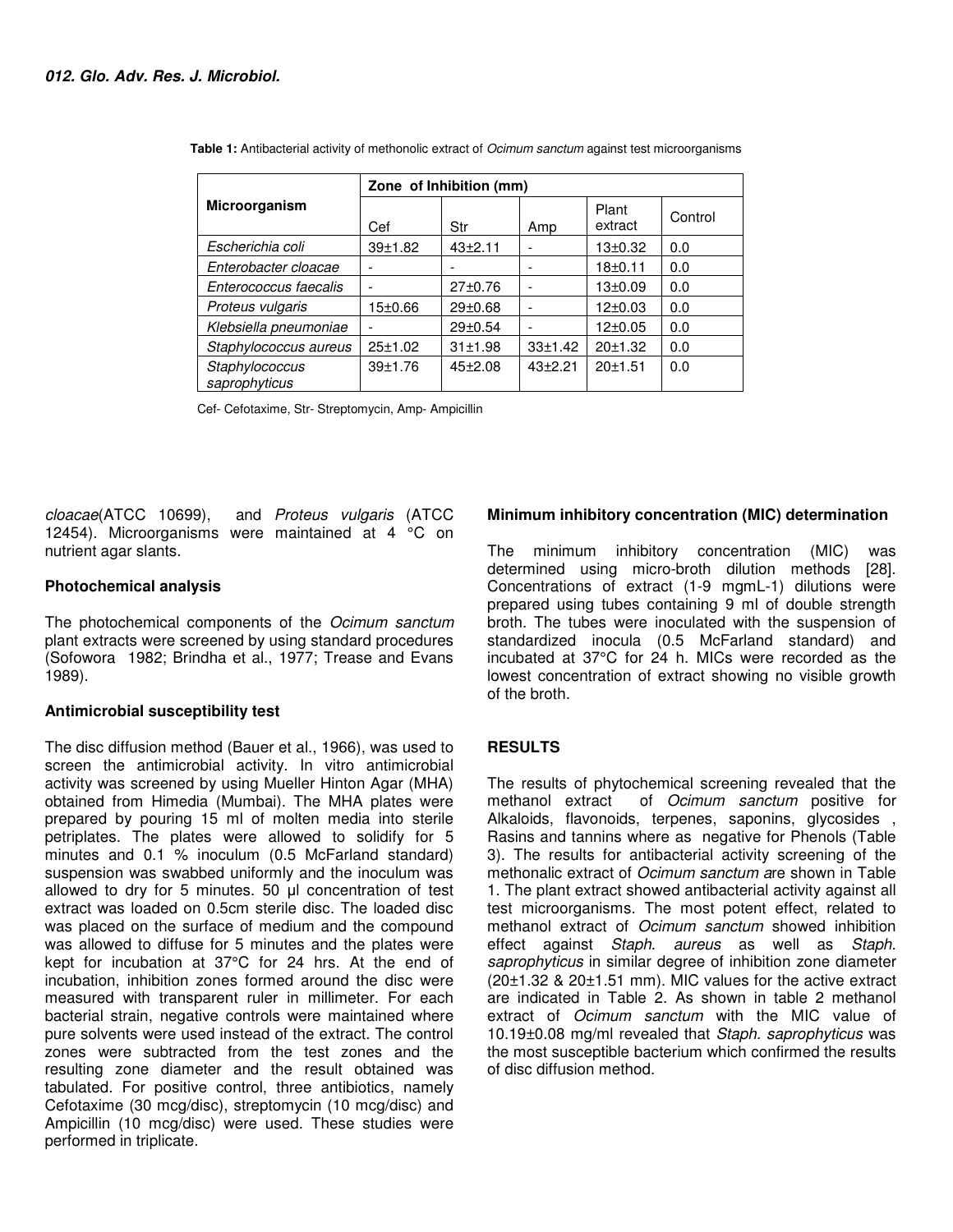| Microorganism                | <b>MIC</b><br>mg/mL |  |  |
|------------------------------|---------------------|--|--|
| Escherichia coli             | 32.02±1.98          |  |  |
| Enterobacter cloacae         | 25.87±1.02          |  |  |
| Enterococcus faecalis        | 18.68±0.76          |  |  |
| Proteus vulgaris             | 32.02±1.76          |  |  |
| Klebsiella pneumoniae        | 25.87±1.23          |  |  |
| Staphylococcus aureus        | 18.68±0.95          |  |  |
| Staphylococcus saprophyticus | 10.19±0.08          |  |  |

 **Table 2:** Minimal inhibitory concentration (MIC) of Ocimum sanctum methanolic extract

 **Table 3:** Phytochemical analysis of metahnolic extract of Ocimum sanctum

| <b>S. No.</b> | Phytochemical | <b>Methanolic</b><br><b>Extract</b> |
|---------------|---------------|-------------------------------------|
|               | Phenols       |                                     |
| $\mathbf{2}$  | Alkaloids     | ٠                                   |
| 3             | Flavonoids    | ٠                                   |
| 4             | Saponins      | ٠                                   |
| 5             | Tannins       | ٠                                   |
| 6             | Glycosides    |                                     |
|               | Rasins        |                                     |
| 8             | Terpenes      |                                     |

#### **DISCUSSION**

Plant essential oils and extracts have been used for many thousands of years, in food preservation, pharmaceuticals, alternative medicine and natural therapies. It is necessary to investigate those plants scientifically which have been used in traditional medicine to improve the quality of healthcare. Plant extracts are potential sources of novel antimicrobial compounds especially against bacterial pathogens. In vitro studies in this work showed that the plant extracts inhibited bacterial growth but their effectiveness varied. The antimicrobial activity of many plant extracts has been previously reviewed and classified as strong, medium or weak.

In this study Phytochemical analysis of active extract demonstrated the presence of common phytoconstituents like tannins, glycosides, saponins, flavonoids and alkaloids. These are believed to be responsible for the observed antibacterial effects. Some studies have also attributed to their observed antimicrobial effect of plant extracts to the presence of these secondary plant metabolites (Nweze et al., 2004). The presence of tannins suggests the ability of

this plant to play a major role as antidiarrhoec and antihaemorrhagic agent (Price et al., 1987). Presence of saponins reveled immense significance as antihypercholesterol, hypotensive and cardiac depressant properties (Asquith and Butler 1986). The presence of cardiac glycosides have been used for over two centuries as stimulants in cases of cardiac failure (Sood et al., 2005).This perhaps justifies the already locally established function of the plant in the treatment and management of hypertension. The presence of these photochemical bases in Ocimum sanctum accounts for its usefulness as a medicinal plant.

According to the antibacterial assay done for screening purpose, all these selected gram positive

and gram negative microorganisms showed zone of inhibition against test plant extract. Among these test microorganisms Staphylococcus aureus, and Staphylococcus saprophyticus are the most susceptible to methanol extract of Ocimum sanctum. Staphylococcus aureus had great medical significance in causing common problems of bacterial infections found in the community (Thamlikitkul et al., 2001). Duguid et al. reported S. aureus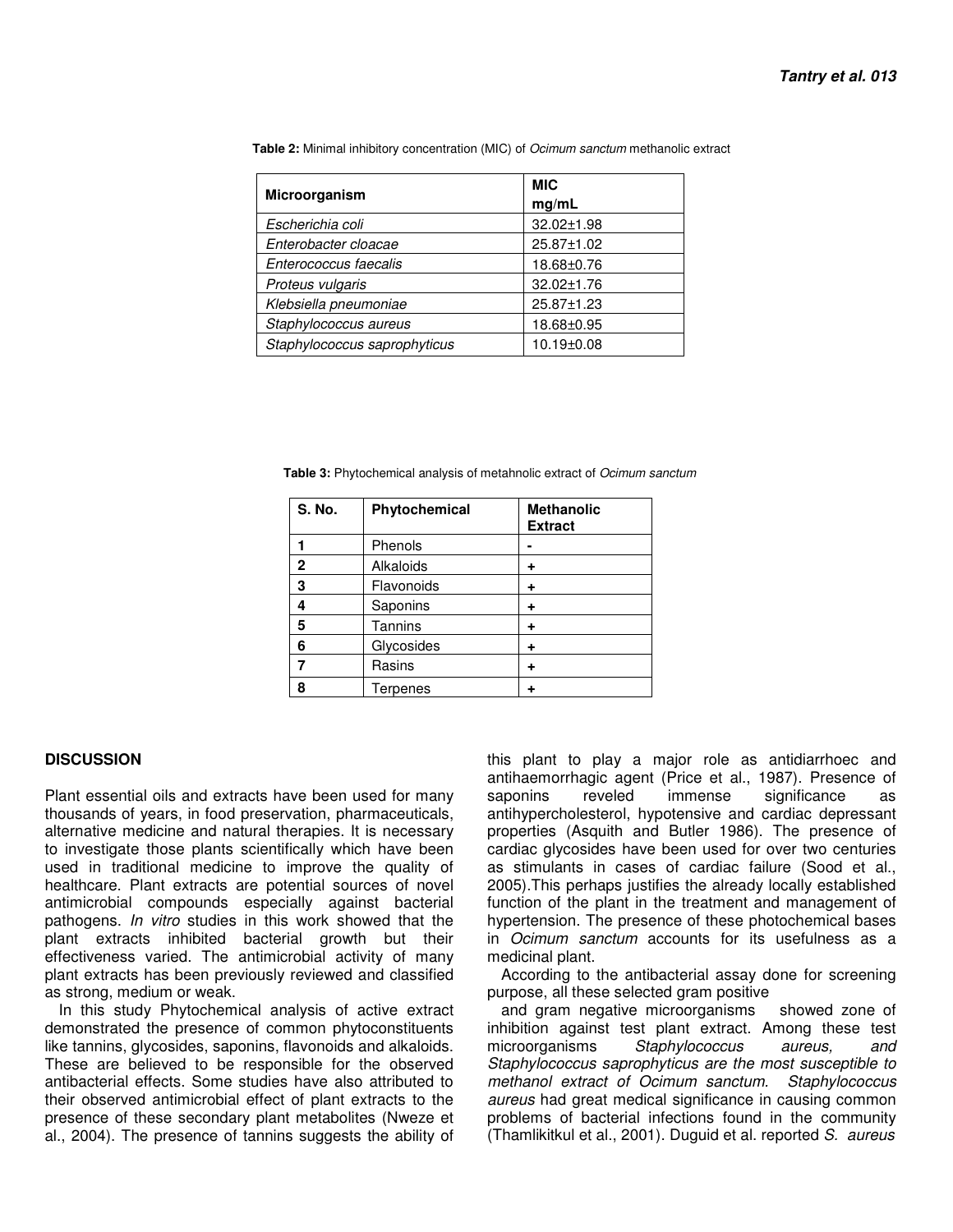as the causative agent of wide variety of disease of supporative infections such as boils and, wound infections, superficial infection such as skin pustule, subcutaneous and sub-mucosa obscesses, ostemyelitis, bronchopneumonia and food poisoning, a common cause of vomiting and diarrhea. It is the commonest cause of infection in hospitals and is most liable to infect newborn babies, surgical patients, old and malnourished persons, and patients with diabetes and other chronic diseases (Duguid et al., 1978). It is also the leading cause of urinary tract infection (UTI) (Akerele and Ahonkhai 2000; Abdul and Online 2001).

Our Current study revealed that the minimum inhibitor concentration (MIC) of Staphylococcus saprophyticus (10.19±0.08mg/mL)is lesser than the other test microorganisms and which was followed by S. aureu s(18.68±0.95 mg/mL). Staph. saprophyticus is an uropathogenic staphylococcus frequently isolated from young female outpatients with uncomplicated urinary tract infections. S. saprophyticus is a true urinary tract pathogen causing both upper and lower urinary tract infections (Latham et al., 1983).

Whole plant methanol extract of Ocimum sanctum showed lower zone of inhibition to Proteus vulgaris and Klebsiella pneumonia. Interestingly the zone of inhibition of test plant extract against Proteus vulgaris is was almost near to the zone of inhibition Cefotaxime. The inhibition produced by the plant extracts against particular organism depends upon various extrinsic and intrinsic parameters. An important characteristic of plant extracts and their components is their hydrophobicity, which enable them to partition the lipids of the bacterial cell membrane and mitochondria, disturbing the cell structures and rendering them more permeable. Extensive leakage from bacterial cells or the exit of critical molecules and ions will lead to death (Rastogi and Mehrotra 2002).

These findings support the traditional knowledge of local users and it is a preliminary, scientific, validation for the use of these plants for antibacterial activity to promote proper conservation and sustainable use of such plant resources. Awareness of local community should be enhanced incorporating the traditional knowledge with scientific findings. In conclusion, the results of the present study support the folkloric usage of the Ocimum. This antibacterial study of the plant extract demonstrated that folk medicine can be as effective as modern medicine to combat pathogenic microorganisms. The millenarian use this plant in folk medicine suggests that they represent an economic and safe alternative to treat infectious diseases.

#### **REFERENCE**

Abdul F, Online AB (2001). Bacterial isolate from the urine of woman in Ilorin and their Antibiotic susceptibility patterns J. Obst. Gynae, 18:16.

- Ahmed M, Ahamed RN, Aladakatti RH, Ghosesawar MG (2002). Reversible anti-fertility effect of benzene extract of Ocimum sanctum leaves on sperm parameters and fructose content in rats. J Basic Clin Physiol Pharmacol, 13(1):51-9
- Akerele J, Ahonkhai IA (2000). Urinary pathogen and antibacterial susceptibility. A retrospective study of private diagnostic laboratory in Benin City Nigeria. J. Med. Lab. Sci, 9: 47-48.
- Asquith TN, Butler LG (1986). Interaction of condensed Tannins with selected proteins. Phytochemistry, 25 (7) 1591-1593.
- Balandrin MF, Klocke JA, Wurtele ES, Bollinger WH (1985). Natural plant chemicals: Sources of Industrial and Medicinal materials Science, 228: 1154-1160.
- Bauer RW, Kirby MDK, Sherris JC, Turck M (1966). Antibiotic susceptibility testing by standard single disc diffusion method. American Journal of Clinical Pathology, 45:493-496.
- Brindha P, Sasikala, Purushoth (1977). Preliminary Phytochemical studies of higher plants. Ethnobot. 3: 84-96.
- Diallo D, Hveem B, Mahmoud MA, Betge G, Paulsen BS, Maiga A (1999). An ethnobotanical survey of herbal drugs of Gourma district, Mali. Pharmaceutical Biology .37:80-91.
- Duguid JP, Marmion BP, Swain RHA (1978). Staphylococcus: in Mackie and McCartney Medical Microbiology 13th Ed. Longman group Ltd. U.K., pp. 236-244
- Gazzaneo Ir, Paiva de lucena RF, Paulino de Albu querque U (2005). Knowledge and use of medicinal plants by local specialists in an region of Atlantic Forest in the state of Pernambuco (Northeastern Brazil). J. Ethnobiol. Ethnomed., 1: 9.
- Gupta S, Mediratta PK, Singh S, Sharma KK, Shukla R (2006). Antidiabetic, antihypercholesterolaemic and antioxidant effect of Ocimum sanctum (Linn) seed oil. Indian J Exp Biol, 44(4):300-4.
- Kantak NM, Gogate MG (1992). Effect of short term administration of Tulsi (Ocimum sanctum Linn.) on reproductive behaviour of adult male rats.
- Indian J Physiol Pharmacol, 36(2):109-1 K, Ravichandran S, Govindasamy S (1999). Chemopreventive effect of Ocimum sanctum on DMBA-induced hamster buccal pouch carcinogenesis. Oral Oncol, 35:112-9.
- Khanna N, Bhatia J (2003). Antinociceptive action of Ocimum sanctum (Tulsi) in mice: possible mechanisms involved. J Ethnopharmacol, 88:293-6
- Krishnaiah D, Devi T, Bono A, Sarbatly R (2009). Studies on phytochemical constituents of six Malaysian medicinal plants, J. Med. Plants Res, 3(2): 67-72.
- Krishnaiah D, Sarbatly R, Bono A (2007). Phytochemical antioxidants for health and medicine – A move towards nature. Biotechnol. Mol. Biol. Rev. 1(4): 097-104.
- Latham, MD; Kate Running, WHCS, Walter E, Stamm MD (1983). Urinary tract infections in young adult woman caused by Staphylococcus saprophyticus. JAMA. 250: 3063-3066
- NCCLS (2000). Methods for Dilution Antimicrobial Susceptibility Tests for Bacteria That Grow Aerobically; Approved Standard Fifth Edition. NCCLS Document M7-A5, NCCLS: Wayne, PA, USA.
- Nweze EI, Okafor JI, Njoku O (2004). Antimicrobial activities of Methanolic Extracts of Trema guineensis (Schumm and Thorn) and Morinda lucida Benth used in Nigerian Herbal Medicinal Practice. J. Biol. Res. Biotech, 2(1), pp 39-46.
- Panda S, Kar A (1998). Ocimum sanctum leaf extract in the regulation of thyroid function in the male mouse. Pharmacol Res, 38(2):107-10
- Price KR, Johnson TI, Fenwick GR (1987). The Chemistry and Biological Significance of Saponins in Food and feeding stuffs. Crit Rev Food Sci Nutr, 26:22-48
- Rai V, Iyer U, Mani UV (1997). Effect of Tulasi (Ocimum sanctum) leaf powder supplementation on blood sugar levels, serum lipids and tissue lipids in diabetic rats. Plant Foods Hum Nutr, 50:9-16.
- Rastogi RP, Mehrotra BN (2002). Glossary of Indian Medicinal Plants. National Institute of science communication, New Delhi, India.